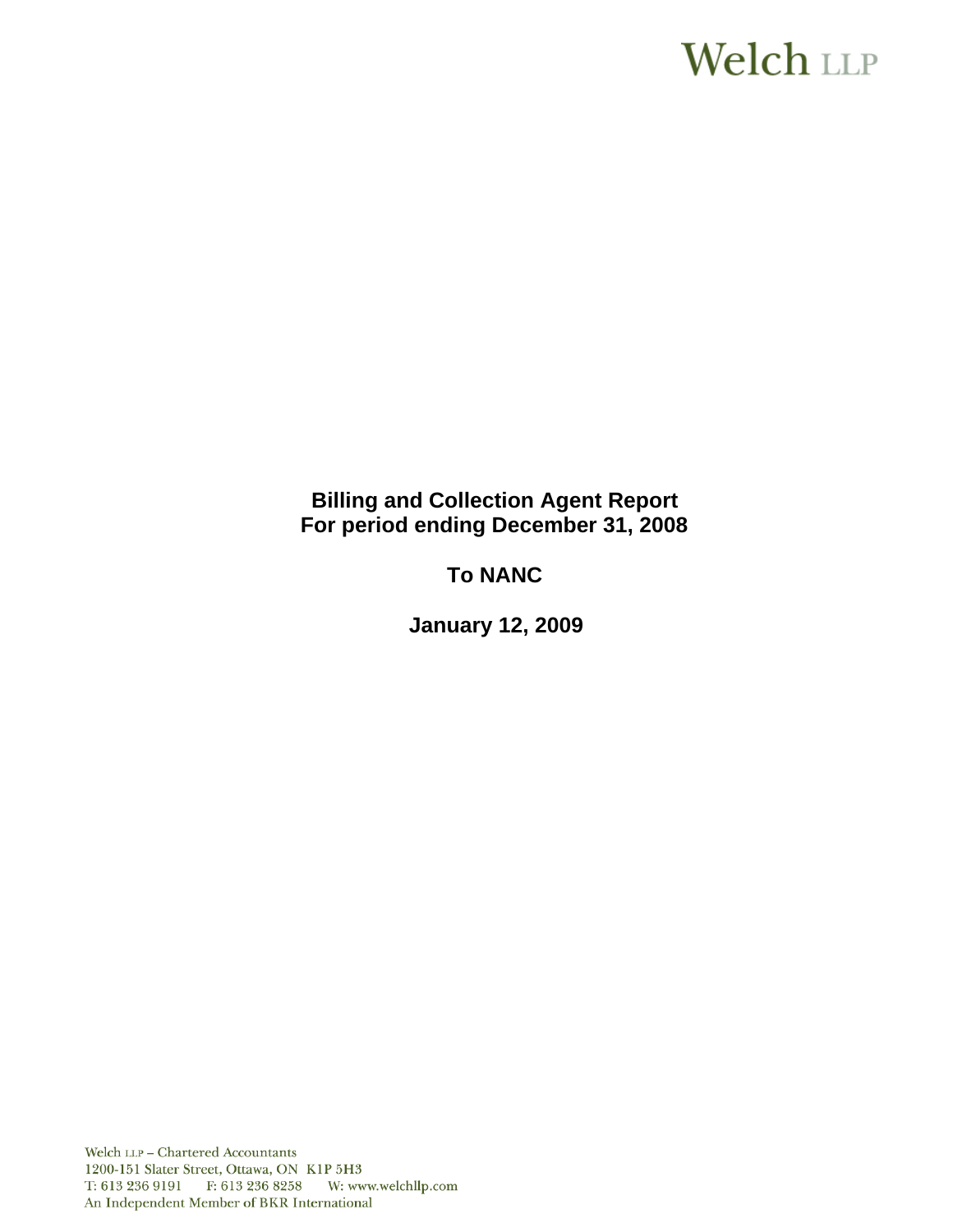## **NANPA FUND STATEMENT OF FINANCIAL POSITION DECEMBER 31, 2008**

| <b>Assets</b>                                                           |                 |
|-------------------------------------------------------------------------|-----------------|
| Cash Balance in bank account<br>Dreyfus Government Cash Management Fund | \$<br>4,767,903 |
|                                                                         |                 |
| Receivable from US Carriers<br>246,866                                  |                 |
| Receivable from Canada<br>5,733                                         |                 |
| Receivable from Caribbean countries<br>1,350                            |                 |
| Receivables forwarded to FCC for collection (Over 90 days)<br>227,416   |                 |
| Allowance for uncollectible accounts<br>(288,000)                       | 193,365         |
| Interest receivable                                                     | 2,197           |
| <b>Total assets</b>                                                     | 4,963,465       |
| Less: Accrued liabilities (see below for makeup)                        | (1,038,860)     |
| <b>Fund balance</b>                                                     | 3,924,605       |
|                                                                         |                 |

#### **Makeup of Accrued Liabilities** (see following page for additional details)

| Welch LLP                                 | 57.259           |
|-------------------------------------------|------------------|
| NEUSTAR Pooling 1K Block Pooling Expenses | 578.562          |
| <b>NEUSTAR Admin Expenses</b>             | 358.752          |
| Data Collection Agent - USAC              | 11.787           |
| Fund audit                                | 32,500           |
|                                           | \$.<br>1,038,860 |

#### **\*\*\*\*\*\*\*\*\*\*\*\*\*\*\*\*\*\*\*\*\*\*\*\*\*\*\*\*\*\*\*\*\*\*\*\*\*\*\*\*\*\*\*\*\*\*\*\*\*\*\*\*\*\*\*\*\*\*\*\*\*\*\*\*\*\*\*\*\*\*\*\*\*\*\*\*\***

#### **Other items of note**

During December 2008, the Dreyfus Government Cash Management Fund earned an average rate of return of 0.57%.

The fiscal audit by Ernst & Young LLP commenced the week of November 24, 2008. Audited financial statements are anticipated to be issued by the end of January.

The FCC further extended the NANPA contract from January 9, 2009 to July 9, 2009 at a fixed price of \$727,800 plus \$20,000 for travel. The travel is billed as per actual expended and cannot exceed the \$20,000. There is an additional amendment to provide for additional network gear to support continued performance in the amount of \$44,080.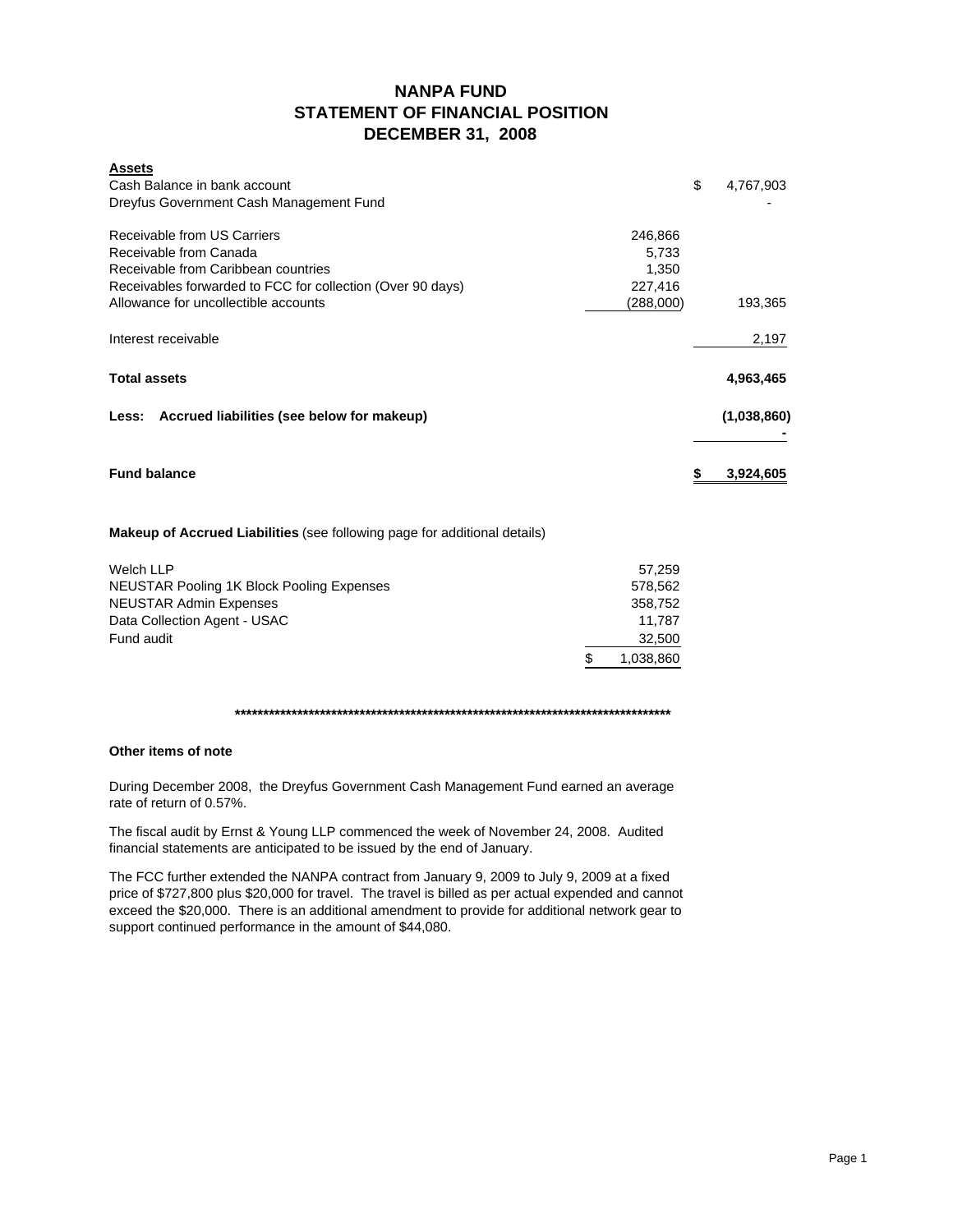#### **NANPA FUND FORECASTED STATEMENT OF CHANGES IN FUND BALANCEJULY 2008 TO DECEMBER 2009**

|                                                                     |            | Actual                              |                                     | <b>Budgeted</b>                     |                                    |                                     |                                     |                                     |                                     |                                     |                                     |                                                                    | <b>Estimated</b>                    |                                     |                                     |                                     |                                     |                                     |  |
|---------------------------------------------------------------------|------------|-------------------------------------|-------------------------------------|-------------------------------------|------------------------------------|-------------------------------------|-------------------------------------|-------------------------------------|-------------------------------------|-------------------------------------|-------------------------------------|--------------------------------------------------------------------|-------------------------------------|-------------------------------------|-------------------------------------|-------------------------------------|-------------------------------------|-------------------------------------|--|
|                                                                     |            | July -<br>November<br>2008          | Dec-08                              | Jan-09                              | Feb-09                             | Mar-09                              | Apr-09                              | May-09                              | <b>Jun-09</b>                       | <b>Total</b>                        | <b>Budget</b>                       | Variance between<br>forecasted balance at June<br>30/08 and budget | <b>Jul-09</b>                       | Aug-09                              | Sep-09                              | Oct-09                              | Nov-09                              | Dec-09                              |  |
| <u>Revenue</u><br><b>International Contributions</b><br>Canada      | (1)        | 34,398                              | 5,733                               | 5,733                               | 5,733                              | 5,733                               | 5,733                               | 5,732                               |                                     | 68,795                              | 68,795                              |                                                                    | 5,733                               | 5,733                               | 5,733                               | 5,733                               | 5,733                               | 5,733                               |  |
| Caribbean countries<br><b>Total International Contributions</b>     | (1)        | 13,589<br>47,987                    | 5,733                               | $\sim$<br>5,733                     | 5,733                              | 5,733                               | 5,733                               | 5,732                               |                                     | 13,589<br>82,384                    | 13,589<br>82,384                    |                                                                    | 13,589<br>19,322                    | 5,733                               | $\sim$<br>5,733                     | 5,733                               | 5,733                               | 5,733                               |  |
| Domestic Contributions - US carriers                                | (1)        | 2,969,597                           | 171,957                             | 178,720                             | 178,720                            | 178,720                             | 178,720                             | 178,720                             |                                     | 4,035,154                           | 3,895,083                           | 140,071                                                            | 2,269,639                           | 178,720                             | 178,720                             | 178,720                             | 178,720                             | 178,720                             |  |
| Late filing fees for Form 499A                                      | (2)        | 7,700) (                            | 1,100                               |                                     |                                    |                                     |                                     |                                     | 115,000                             | 106,200                             | 115,000 (                           | 8,800)                                                             | $\sim$                              | $\overline{\phantom{a}}$            | $\sim$                              | $\sim$                              | $\overline{\phantom{a}}$            |                                     |  |
| Interest income                                                     | (3)        | 30,129                              | 2,355                               | 15,000                              | 15,000                             | 15,000                              | 15,000                              | 15,000                              | 15,000                              | 122,484                             | 180,000                             | 57,516)                                                            | 15,000                              | 15,000                              | 15,000                              | 15,000                              | 15,000                              | 15,000                              |  |
| <b>Total revenue</b>                                                |            | 3.040.013                           | 178.945                             | 199.453                             | 199,453                            | 199.453                             | 199,453                             | 199.452                             | 130,000                             | 4,346,222                           | 4.272.467                           | 73.755                                                             | 2.303.961                           | 199.453                             | 199,453                             | 199.453                             | 199.453                             | 199,453                             |  |
| <b>Expenses</b><br><b>NANPA Administration</b>                      | (4), (8)   | 747,856                             | 124,202                             | 168,713                             | 124,633                            | 124,633                             | 124,633                             | 124,633                             | 124,633                             | 1,663,936                           | 1,408,661                           | 255,275                                                            | 124,633                             | 124,633                             | 124,633                             | 124,633                             | 124,633                             | 124,633                             |  |
| 1K Block Pooling Administration                                     | (4), (7)   | 970,201                             | 199,814                             | 189,374                             | 189,374                            | 189.374                             | 189,374                             | 189.374                             | 189,374                             | 2,306,259                           | 2,272,483                           | 33,776                                                             | 189,373                             | 189,373                             | 189,373                             | 189,373                             | 189,373                             | 189,373                             |  |
| pANI                                                                | (9)        |                                     |                                     | 8,333                               | 8,333                              | 8,333                               | 8,333                               | 8.333                               | 8,333                               | 49,998                              | $100,000$ (                         | 50,002                                                             | 8,333                               | 8,333                               | 8,333                               | 8,333                               | 8,333                               | 8,333                               |  |
| <b>Billing and Collection</b><br>Welch LLP<br>Data Collection Agent | (4)<br>(5) | 99,500<br>17,856                    | 19,900<br>1,032                     | 19,900<br>4,500                     | 19,900<br>4,500                    | 19,900<br>4.500                     | 19,900<br>4,500                     | 19,900<br>4,500                     | 19,900<br>4,500                     | 238,800<br>45,888                   | 238,800<br>54,000 (                 | 8,112)                                                             | 19,900<br>4,500                     | 19,900<br>4,500                     | 19,900<br>4,500                     | 19,900<br>4,500                     | 19,900<br>4.500                     | 19,900<br>4,500                     |  |
| <b>Annual Operations Audit</b>                                      | (6)        | 2.500                               | $\sim$                              |                                     | $\sim$                             |                                     | $\sim$                              |                                     | 32,500                              | 35,000                              | 30,000                              | 5,000                                                              | $\sim$                              |                                     | $\sim$                              |                                     |                                     |                                     |  |
| <b>Carrier Audits</b>                                               | (10)       |                                     |                                     |                                     | 700,000                            |                                     |                                     |                                     |                                     | 700,000                             | 700,000                             |                                                                    |                                     |                                     |                                     |                                     |                                     |                                     |  |
| Bad debt expense (recovery)                                         | (11)       | 1,424)                              | 2,963)                              | $\sim$                              |                                    |                                     |                                     |                                     | $\sim$                              | 4,387                               | <b>Contract</b>                     | 4,387)                                                             |                                     |                                     |                                     | $\overline{\phantom{a}}$            |                                     |                                     |  |
| <b>Total expenses</b>                                               |            | 1,836,489                           | 341,985                             | 390,820                             | 1,046,740                          | 346,740                             | 346,740                             | 346,740                             | 379,240                             | 5,035,494                           | 4,803,944                           | 231,550                                                            | 346,739                             | 346,739                             | 346,739                             | 346,739                             | 346,739                             | 346,739                             |  |
| Net revenue (expenses)                                              |            | 1,203,524                           | 163,040)                            | 191,367)                            | 847,287)                           | 147,287)                            | 147,287)                            | 147,288)                            | 249,240)                            | 689,272) (                          | $531,477$ ) (                       | 157,795)                                                           | 1,957,222                           | 147,286)                            | 147,286)                            | 147,286)                            | 147,286)                            | 147,286                             |  |
| Opening fund balance                                                |            | 2,887,121                           | 4,090,645                           | 3,927,605                           | 3,736,238                          | 2,888,951                           | 2,741,664                           | 2,594,377                           | 2,447,089                           | 2,887,121                           | 2,730,440                           | 156,681                                                            | 2,197,849                           | 4,155,071                           | 4,007,785                           | 3,860,499                           | 3,713,213                           | 3,565,927                           |  |
| <b>Closing fund balance</b>                                         |            | 4,090,645                           | 3,927,605                           | 3,736,238                           | 2,888,951                          | 2,741,664                           | 2,594,377                           | 2,447,089                           | 2,197,849                           | 2,197,849                           | 2,198,963 -                         | 1,114                                                              | 4,155,071                           | 4,007,785                           | 3,860,499                           | 3,713,213                           | 3,565,927                           | 3,418,641                           |  |
| Fund balance makeup:<br>Contingency<br>Surplus                      |            | 1,000,000<br>3,090,645<br>4,090,645 | 1,000,000<br>2,927,605<br>3,927,605 | 1,000,000<br>2,736,238<br>3,736,238 | 1,000,000<br>1,888,951<br>2,888,95 | 1,000,000<br>1,741,664<br>2,741,664 | 1,000,000<br>1,594,377<br>2,594,377 | 1,000,000<br>1,447,089<br>2.447.089 | 1,000,000<br>1.197.849<br>2.197.849 | 1,000,000<br>1,197,849<br>2,197,849 | 1,000,000<br>1,198,963<br>2,198,963 |                                                                    | 1,000,000<br>3,155,071<br>4,155,071 | 1,000,000<br>3,007,785<br>4,007,785 | 1,000,000<br>2,860,499<br>3,860,499 | 1,000,000<br>2,713,213<br>3.713.213 | 1,000,000<br>2,565,927<br>3.565.927 | 1,000,000<br>2,418,641<br>3.418.641 |  |

#### **Assumptions:**

**(1)** The US carrier contributions for the period from July 2008 to June 2009 and the International carrier revenue is based upon actual billings The contributions for July - December 2009 are estimated based on billings for 2008/09

**(2)** These fees represent the \$100 late filing fee charged to those companies that do not file the Form 499A by the due date.

**(3)** Interest income projections are estimates

**(4)** The expenses for the NANPA Administration, 1K Block Pooling and Welch LLP are based on contracts in force. NANPA Administration contract expired June 2008. The expense for NANPA Administration for July 2008 - December 2009 is based on the current contract based on the option to extend exercised by the FCC.

**(5)** The expense for the Data Collection Agent is based on estimate of costs by USAC for the 2008 calendar year.

**(6)** The contract for the annual operations audit has been awarded to Ernst & Young. The cost will be \$32,500

(7) The January forecasted amount includes the forecasted monthly billing of \$189,375

(8) The January forecasted amount includes the forecasted monthly billing of \$124,633 plus \$44080 for additional network gear.

(9) Interim p-ANNI administration is now covered under the new Pooling contract. \$100,000 has been allowed for the cost of permanent pANI in 2008/09.

(10) The budget allowed \$700,000 for 16 carrier audits. The FCC is revising the procurement procedure and are not conducting any audits until this is in place.

(11) The allowance covers all accounts considered potentially uncollectible at December 31, 2008. This will be covered by the contingency allowance.

#### **Reconciliation of Forecast at June 30, 2009 to Budget**

| Budgeted fund balance at June 30/09 - contingency                                  | 1,000,000  |
|------------------------------------------------------------------------------------|------------|
|                                                                                    |            |
| Unexpended surplus carried forward - as per budget                                 | 1,198,963  |
| Increase in fund balance between budget period (February 2008) and June 2008       | 156,681    |
| Additional billings in July -December 2008                                         | 140,071    |
| Late filing fees (reversal) for Form 499A - 2008                                   | (8,800)    |
| Reduced interest earned to date compared to budget                                 | (57, 516)  |
| NANP - change orders and contract extension fixed monthly amount                   | (186, 902) |
| NANP Admin change order #15 originally included in 2007/08 surplus but not expende | (68, 373)  |
| Data Collection fees - Adjustment to actual from budget                            | 8,112      |
| Bad debts (recovery) not budgeted for                                              | 4,387      |
| <b>Annual Operations Audit</b>                                                     | (5,000)    |
| Unexpended budget for carrier audits not performed in 2008/09 budget year          |            |
| Cost of permanent pANI not expended                                                | 50,002     |
| Pooling change orders                                                              | (33, 776)  |
| Forecasted fund balance at June 30/09                                              | 2.197.849  |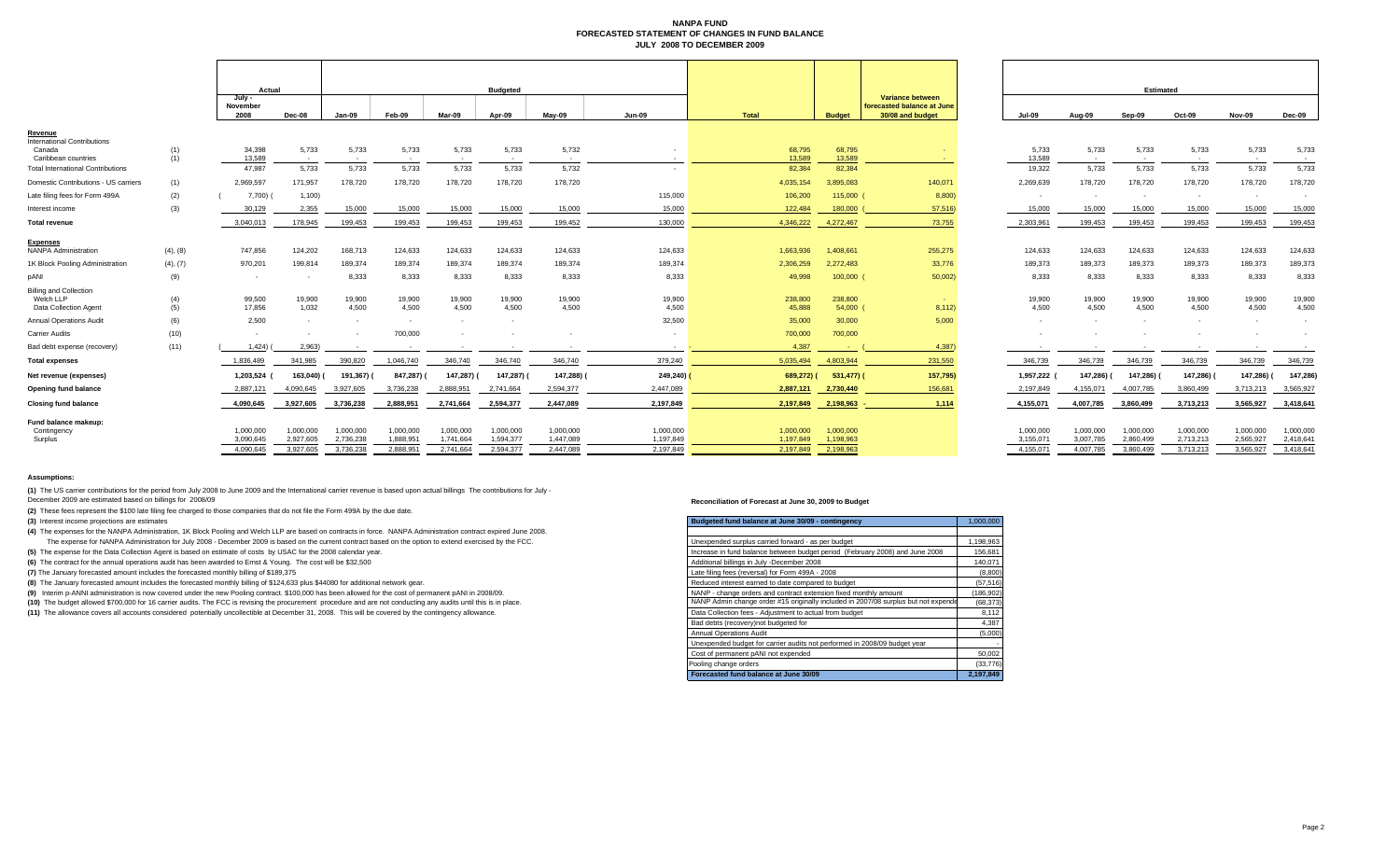#### **NANPA FUNDCURRENT AND FORECASTED LIABILITIES**

|                                                                                                                                                                                      |                                                            | Current                  |                |           |         |         |         |               |         |
|--------------------------------------------------------------------------------------------------------------------------------------------------------------------------------------|------------------------------------------------------------|--------------------------|----------------|-----------|---------|---------|---------|---------------|---------|
|                                                                                                                                                                                      |                                                            | Dec-08                   | Jan-09         | Feb-09    | Mar-09  | Apr-09  | May-09  | <b>Jun-09</b> | Jul-09  |
| <b>NEUSTAR - NANPA Administration contract</b><br>- Authorization by the FCC has not been received for payment                                                                       |                                                            | 358,752                  | 168,713        | 124,633   | 124,633 | 124,633 | 124,633 | 124,633       | 124,633 |
| October 2008<br>November 2008<br>December 2008<br>Amendment 24                                                                                                                       | 118,602<br>115,948<br>118,558<br>5,644<br>358,752<br>\$    |                          |                |           |         |         |         |               |         |
| <b>NEUSTAR - Block Pooling contract</b>                                                                                                                                              |                                                            | 578,562                  | 189,374        | 189,374   | 189,374 | 189,374 | 189,374 | 189,374       | 189,373 |
| - Authorization by the FCC has not been received for payment<br>October 2008<br>November 2008<br>December 2008<br>CO #4<br>CO #2                                                     | 189,374<br>189,374<br>189,374<br>5,279<br>5,161<br>578,562 |                          |                |           |         |         |         |               |         |
| Welch LLP - Billing & Collection Agent<br>- Authorization by the FCC has not been received for payment<br>October 2008<br>November 2008<br>December2008                              | 17,459<br>19,900<br>19,900<br>57,259<br>\$                 | 57,259                   | 19,900         | 19,900    | 19,900  | 19,900  | 19,900  | 19,900        | 19,900  |
| <b>USAC - Data Collection Agent</b><br>- Authorization by the FCC has not been received for payment<br>October 2008<br>November 2008<br>December 2008 (estimate)                     | 3,254<br>4,033<br>4,500<br>11,787<br>\$                    | 11,787                   | 4,500          | 4,500     | 4,500   | 4,500   | 4,500   | 4,500         | 4,500   |
| <b>Carrier audits</b>                                                                                                                                                                |                                                            | $\blacksquare$           | $\blacksquare$ | 700,000   |         |         |         |               |         |
| Ernst & Young LLP- Annual operations audit<br>- Authorization by the FCC has not been received for payment<br>Audit fee for the 2007/08 audit that will be done in the fall of 2008. | 32,500<br>32,500<br>S                                      | 32,500                   |                |           |         |         |         | 32,500        |         |
| <b>NEUSTAR - pANI administration</b>                                                                                                                                                 | \$                                                         | $\overline{\phantom{a}}$ | 8,333          | 8,333     | 8,333   | 8,333   | 8,333   | 8,333         | 8,333   |
| Total                                                                                                                                                                                |                                                            | 1,038,860                | 390,820        | 1,046,740 | 346,740 | 346,740 | 346,740 | 379,240       | 346,739 |